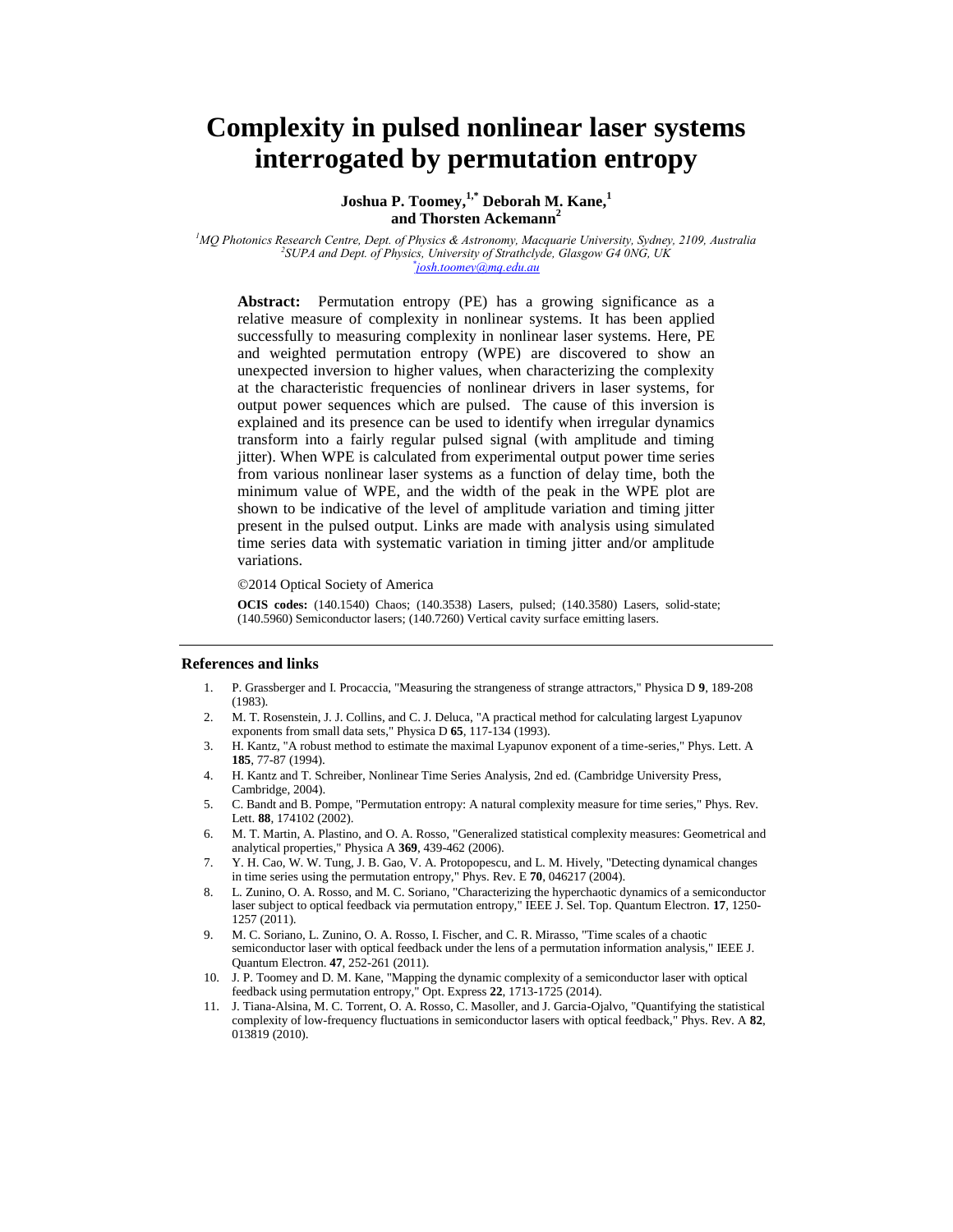- 12. N. Rubido, J. Tiana-Alsina, M. C. Torrent, J. Garcia-Ojalvo, and C. Masoller, "Language organization and temporal correlations in the spiking activity of an excitable laser: Experiments and model comparison," Phys. Rev. E **84**, 026202 (2011).
- 13. A. Aragoneses, N. Rubido, J. Tiana-Alsina, M. C. Torrent, and C. Masoller, "Distinguishing signatures of determinism and stochasticity in spiking complex systems," Sci. Rep. **3**, 1778 (2013).
- 14. S. Valling, T. Fordell, and A. M. Lindberg, "Maps of the dynamics of an optically injected solid-state laser," Phys. Rev. A **72**, 033810 (2005).
- 15. Y. Tanguy, T. Ackemann, W. J. Firth, and R. Jäger, "Realization of a Semiconductor-Based Cavity Soliton Laser," Phys. Rev. Lett. **100**, 013907 (2008).
- 16. N. Radwell and T. Ackemann, "Characteristics of Laser Cavity Solitons in a Vertical-Cavity Surface-Emitting Laser With Feedback From a Volume Bragg Grating," IEEE J. Quantum Electron. **45**, 1388-1395 (2009).
- 17. D. M. Kane and J. P. Toomey, "Variable pulse repetition frequency output from an optically injected solid state laser," Opt. Express **19**, 4692-4702 (2011).
- 18. J. P. Toomey, D. M. Kane, S. Valling, and A. M. Lindberg, "Automated correlation dimension analysis of optically injected solid state lasers," Opt. Express **17**, 7592-7608 (2009).
- 19. T. Ackemann, N. Radwell, C. McIntyre, G. L. Oppo, and W. J. Firth, "Self pulsing solitons: A base for optically controllable pulse trains in photonic networks?," in Transparent Optical Networks (ICTON), 2010 12th International Conference on, 2010), 1-4.
- 20. N. Radwell, "Characteristics of a cavity soliton laser based on a VCSEL with frequency selective feedback," PhD Thesis (University of Strathclyde, 2010).
- 21. M. Staniek and K. Lehnertz, "Parameter selection for permutation entropy measurements," Int. J. Bifurcation Chaos **17**, 3729-3733 (2007).
- 22. B. Fadlallah, B. Chen, A. Keil, and J. Príncipe, "Weighted-permutation entropy: A complexity measure for time series incorporating amplitude information," Phys. Rev. E **87**, 022911 (2013).
- 23. J. P. Toomey, D. M. Kane, M. W. Lee, and K. A. Shore, "Nonlinear dynamics of semiconductor lasers with feedback and modulation," Opt. Express **18**, 16955-16972 (2010).

# **1. Introduction**

Characterization of complex signals can provide a number of useful insights into the nature of the nonlinear systems that produce them. There are a number of techniques used to characterize time series such as dimensional analysis [\[1\]](#page-13-0), largest Lyapunov exponents [\[2,](#page-13-1) [3\]](#page-13-2), various entropies [\[4,](#page-13-3) [5\]](#page-13-4), and statistical complexity measures [\[6\]](#page-13-5). One of the most useful and easily implemented, and the one employed in this study, is the permutation entropy [\[5\]](#page-13-4). Permutation entropy (PE) is a conceptually simple idea for quantifying complexity based on ordinal patterns in time series data. The method of generating the probability distributions on which the entropy is calculated (explained in Section 2) means the result is a relative measure of time series predictability. Permutation entropy analysis is easily implemented and computationally much faster than other techniques such as Lyapunov exponents [\[7\]](#page-13-6), while being robust to noise [\[8\]](#page-13-7).

PE analysis has been applied to time series data of the output power fluctuations in a semiconductor laser with delayed optical feedback [\[8-10\]](#page-13-7). It was shown that chaotic time series show reduced complexity on time scales that correspond to key characteristic frequencies of the dynamic system (i.e. the external cavity round trip delay time and its harmonics and sub-harmonics). Similar techniques have been used to characterize the intervals between power dropouts in semiconductor laser with optical feedback operating in a low-frequency fluctuation regime [\[11-13\]](#page-13-8)

Not all nonlinear laser systems produce dynamics which are as complex as the conventional optical feedback setup. In this work we consider two other experimental laser systems, an optically injected solid state laser (OISSL) [\[14\]](#page-13-9) and a broad-area vertical cavity surface emitting laser (VCSEL) with frequency selective feedback [\[15,](#page-13-10) [16\]](#page-13-11). Both of these systems, when operated with appropriate parameter settings, produce less complex dynamics than that seen in a semiconductor laser with optical feedback (SLWOF) system. The OISSL system, subject to variation of injection strength and frequency detuning of the injected light, produces spiky, pulse-like output power that can have a continuously variable dominant repetition frequency [\[17\]](#page-14-0) and chaotic variation in spike amplitude [\[18\]](#page-14-1), depending on the system parameters. The VCSEL system displays a similar spiky output [\[19,](#page-14-2) [20\]](#page-14-3), although not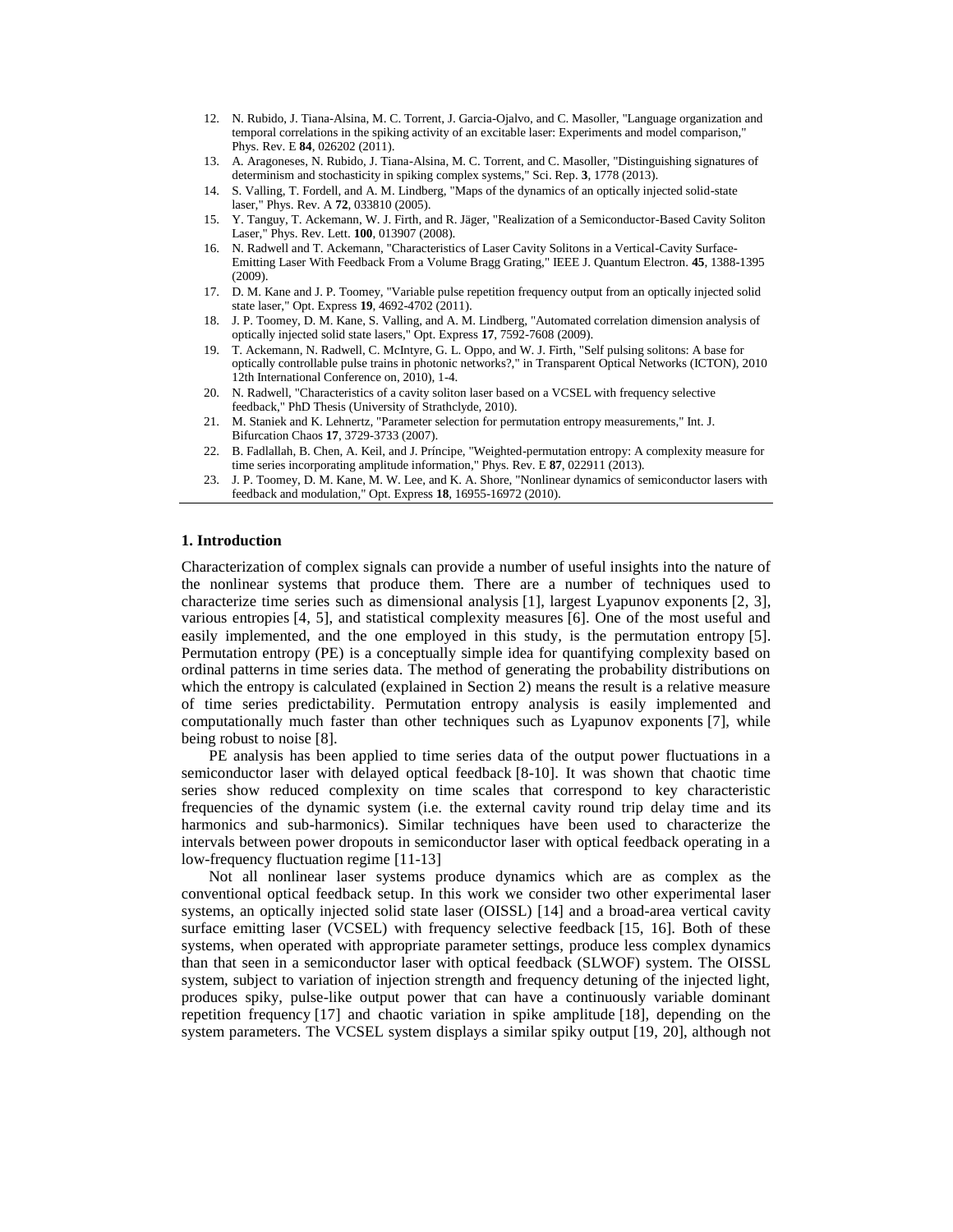as clean as that seen in some regions of the OISSL operating parameter space. Application of PE analysis to these pulsed output power time series shows the expected drop in entropy for time scales approaching the dominant frequencies, but, unexpectedly, the central part of this 'dip' is inverted and an increase in complexity (PE) at time scales matching the characteristic frequencies of each system is observed. This 'inverted-dip' peak is associated with the complexity in the amplitude and timing variations between power spikes and can be employed to indicate when a time series is nearly pulsed, in practice a signal that is spiking with varying amplitude and/or a slightly irregular period. It is also shown that the width of the PE peak at these frequencies can be linked to the amount of variation, in particular the timing jitter between pulses, but also the amplitude variation.

#### **2. Permutation entropy**

The degree of disorder or uncertainty in a system can be quantified by a measure of entropy. The uncertainty associated with a physical process described by the probability distribution  $P = \{p_i, i = 1, ..., M\}$  is related to the Shannon entropy,

$$
S[P] = -\sum_{i=1}^{M} p_i \ln p_i \tag{1}
$$

Constructing probability distributions using ordinal patterns from recorded time series was proposed by Bandt and Pompe [\[5\]](#page-13-4). The benefit of using this symbolic approach is improved robustness to noise and invariance to nonlinear monotonous transformations (e.g. measurement equipment drift) when compared with other complexity measures [\[5\]](#page-13-4). This is due to the way the ordinal patterns are constructed based on the relative amplitude of time series values and makes it particularly attractive for use on experimental data.

The Bandt and Pompe process of generating the probability distribution is described in detail elsewhere [\[5,](#page-13-4) [9\]](#page-13-12). It is briefly outlined here. To obtain the ordinal pattern distribution on which to calculate entropy, one must first choose an appropriate ordinal pattern length *D* and ordinal pattern delay *τ*. There are *D*! possible permutations for a vector of length *D*, so in order to obtain reliable statistics the length of the time series *N* should be much larger than *D*! [\[21\]](#page-14-4).

The time scale over which the complexity is quantified can be set by changing the ordinal pattern delay *τ.* This is the time separation between values used to construct the vector from which the ordinal pattern is determined. Its value corresponds to a multiple of the signal sampling period. For a given time series  $\{x_t, t = 1, ..., N\}$ , ordinal pattern length *D*, and ordinal pattern delay *τ*, we consider the vector

$$
X_{s} \to (x_{s-(D-1)\tau}, x_{s-(D-2)\tau}, ..., x_{s-\tau}, x_{s})
$$
 (2)

At each time *s* the ordinal pattern of this vector can be converted to a unique symbol  $\pi = (r_0, r_1, ..., r_{D-1})$  defined by

$$
x_{s-n_{\tilde{t}}} \ge x_{s-n_{\tilde{t}}} \ge \dots \ge x_{s-n_{D-2}\tilde{t}} \ge x_{s-n_{D-1}\tilde{t}} \tag{3}
$$

The ordinal pattern probability distribution  $P = \{p(\pi_i), i = 1, ..., D!\}$  required for the entropy calculation is constructed by determining the relative frequency of all the *D*! possible permutations *π<sup>i</sup>* . The normalized permutation entropy is then defined as the normalized Shannon entropy *S* associated with the permutation probability distribution *P*,

$$
H_{S}[P] = \frac{S[P]}{S_{max}} = \frac{-\sum_{i=1}^{D!} p(\pi_{i}) \ln p(\pi_{i})}{\ln D!}
$$
 (4)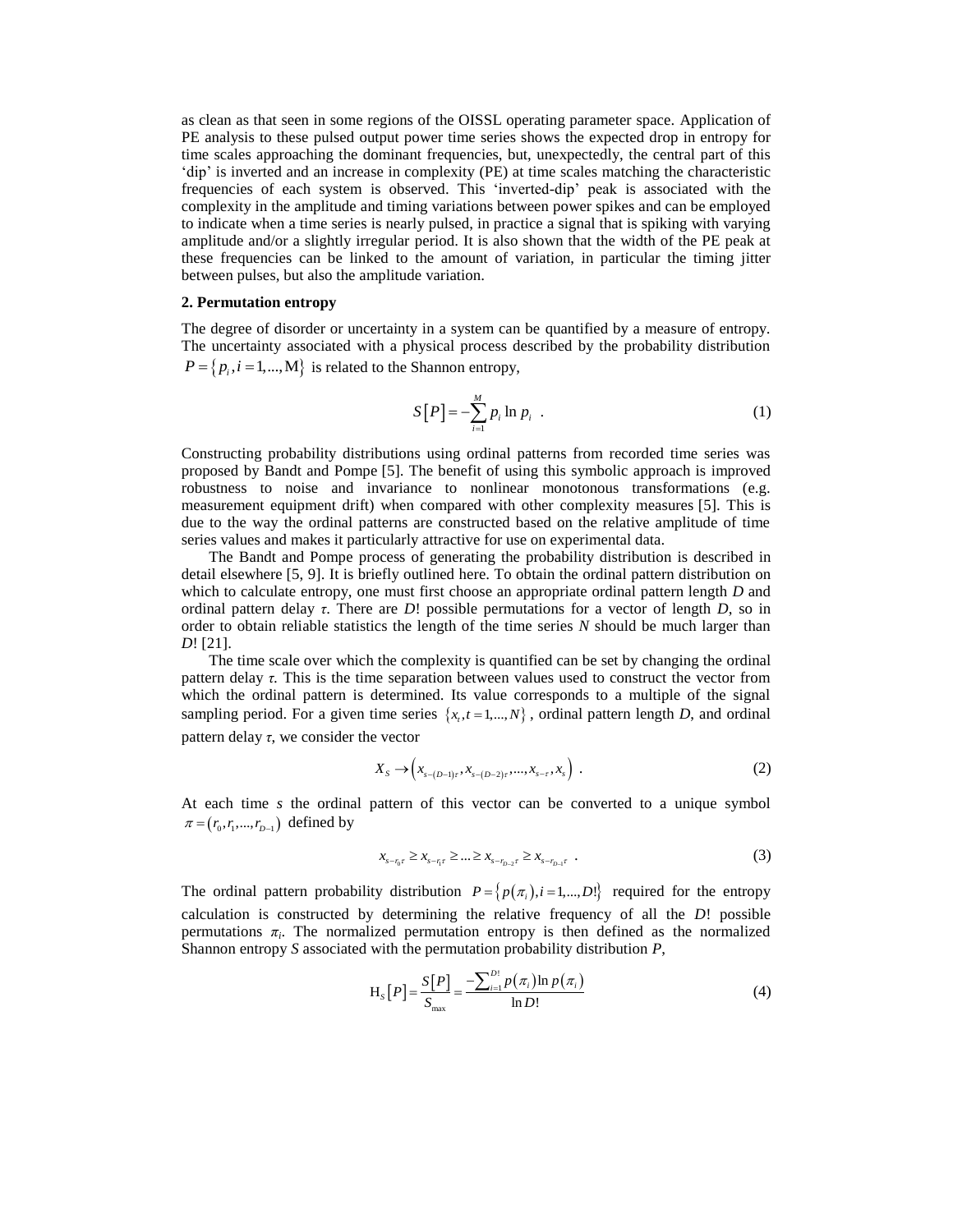This normalized permutation entropy gives values  $0 \leq H_s \leq 1$  where a completely predictable time series has a value of 0 and a completely stochastic process with a uniform probability distribution is represented by a value of 1. It is important to realize that the PE is a statistical measure and is not able to distinguish whether the observed complexity (irregularity) arises from stochastic or deterministic chaotic processes. It is also important that the PE provides means to characterize complexity on different time scales, given by the delay.

As it was originally defined, the permutation entropy retains no information about the amplitude of the signal apart from the relative order structure. A recent publication describes a modification to the algorithm to generate a weighted permutation entropy which incorporates amplitude information from the signal, in addition to the ordinal patterns [\[22\]](#page-14-5). The procedure for calculating the weighted permutation entropy (WPE) is briefly described here.

Instead of each sub vector *X<sup>s</sup>* , which matches a certain permutation, contributing equally to the entropy, each is weighted using the variance by,

$$
w_s = \frac{1}{D} \sum_{k=1}^{D} \left[ x_{s-(k-1)\tau} - \bar{X}_s \right]^2
$$
 (5)

Where  $\bar{X}_s$  is the arithmetic mean of the sub vector  $X_s$  defined in Eq. (2). This definition retains the general properties of the original PE algorithm whilst incorporating amplitude information and more robustness to noise. In this study we employ this weighted PE as it is more appropriate for analysis of pulse-like time series [\[22\]](#page-14-5).

# **3. Experimental results**

# *3.1 Results for conventional delayed optical feedback*

Calculation of the permutation entropy as a function of ordinal pattern delay *τ* quantifies the relative complexity of the time series on different time scales. This analysis has been previously applied to output power time series from semiconductor lasers with optical feedback (SLWOF) operating in a chaotic region of its parameter space, and has identified time scales associated with key frequencies inherent to the system being studied [\[9\]](#page-13-12). The plot in Fig. 1 shows calculations of both the original PE and weighted PE as a function of ordinal pattern delay for an experimental time series (sampled at 50 ps) generated by the SLWOF system operated in a region of high injection (injection current  $= 68.7$  mA) and high feedback (intra-cavity AOM transmission of 64.4%, see [\[10\]](#page-13-13) for details). In this example the number of points in the time series in  $N = 20,000$  and we use ordinal pattern length  $D = 5$ . This ensures  $N \Box$  *D*! and keeps the computation time practical. The PE and WPE show dips indicating reduced complexity at time scales matching the external cavity (*τ*ext) and relaxation oscillation  $(\tau_{RO})$  frequencies, and integer fractions of these [\[10\]](#page-13-13). Note that the WPE gives qualitatively the same results as the original PE algorithm, albeit with greater definition of the key features.

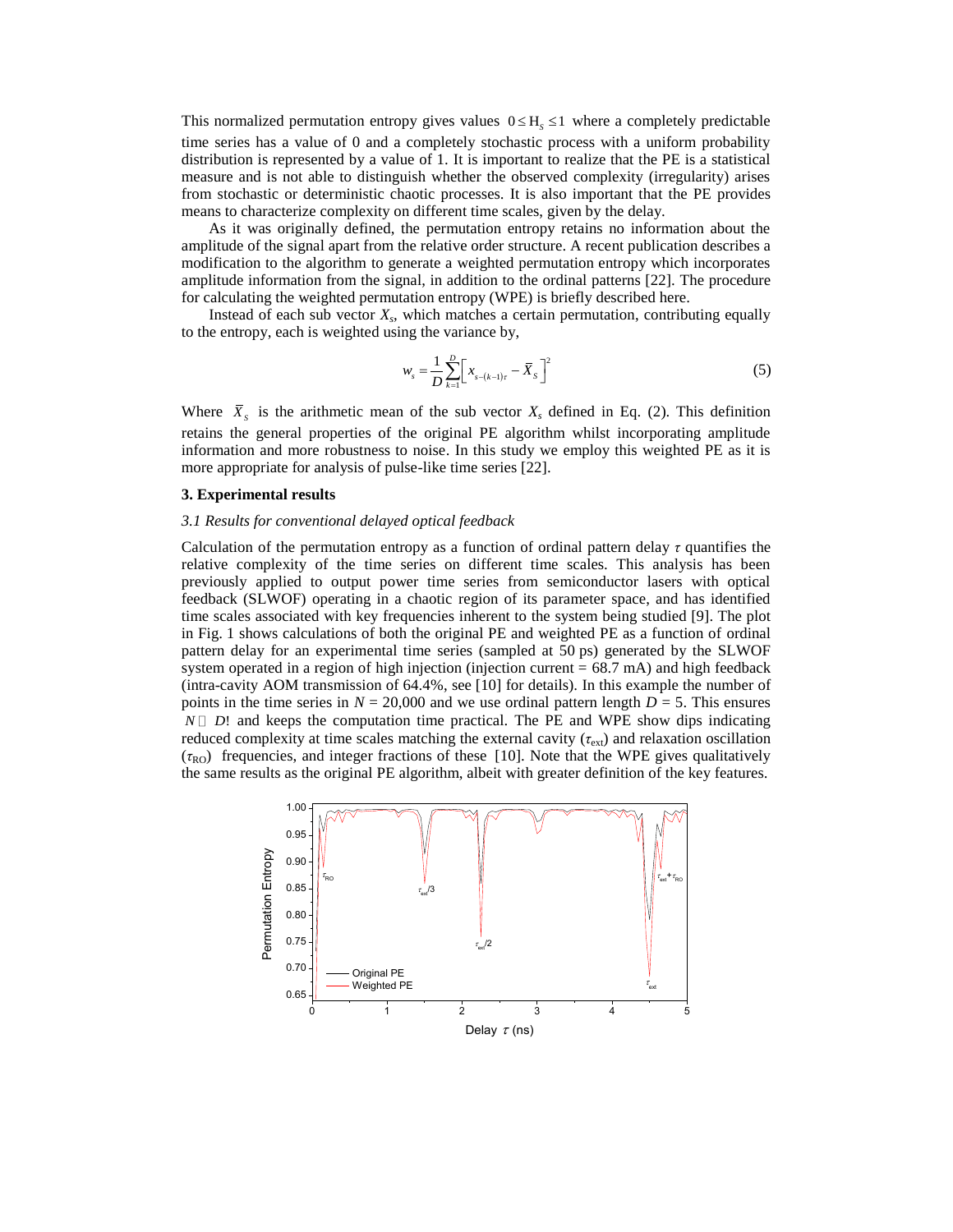Fig. 1. Permutation entropy (black) and weighted PE (red) for  $D = 5$  as a function of ordinal pattern delay *τ* for a time series record of optical power (20GSa/s sampling rate) from a semiconductor laser with optical feedback (injection current = 68.7 mA, intra-cavity AOM transmission = 0.644, cavity round trip time  $\tau_{ext}$  = 4.5 ns and relaxation oscillation period = 150 ps) [\[10\]](#page-13-13).

The interpretation of this data is that the dynamics is quite irregular in general for most time scales but becomes more regular and predictable at the laser cavity round-trip time  $(\tau_{\text{ext}})$ , the period corresponding to the relaxation oscillation frequency ( $\tau_{RO}$ ) and multiples or fractions of these.

When applying this technique to data which is somewhat more regular, such as nearly periodic, pulsed time series, we see a central inverted peak occur within the dip in the value of permutation entropy for ordinal pattern delays *τ* that correspond to the pulse period. A number of examples of this type of behavior have been observed and analyzed. They are describe in more detail in the following sections.

#### *3.2 Vertical-cavity surface-emitting laser with frequency-selective feedback*

The first example is a vertical-cavity surface-emitting laser (VCSEL) with frequency-selective optical feedback [\[16\]](#page-13-11). A broad-area VCSEL (980 nm emission wavelength, 200 µm diameter) is coupled to a volume Bragg grating as narrow-band frequency filter via a self-imaging cavity. The round trip time in the external cavity is 0.61 ns. Close to threshold the system displays lasing on small, localized lasing spots within the broad-area aperture, which are interpreted as cavity solitons [\[16\]](#page-13-11).

In narrow parameter regions, these solitons display self-pulsing [\[19,](#page-14-2) [20\]](#page-14-3). The example is shown in Fig. 2(a) is an output power time series consisting of 30,000 pts recorded from a 12 GHz detector on a 18 GHz oscilloscope with 60 GSa/s sampling rate. It is quite spiky with a dominant frequency of 3.3 GHz (i.e. the harmonic of the round-trip frequency) but with significant variation in spike amplitude. This time scale is picked up in the WPE analysis as peaks occurring for values of  $\tau$  at multiples of  $\sim 0.3$  ns, seen in Fig. 2(b). The peaks indicate a higher irregularity at the round-trip frequency and harmonics/sub-harmonics. Interestingly, the peaks are not sitting on a flat background but there are indications for an undershoot before and after the main peak, i.e. the peaks might be interpreted as a central narrow spike on a broader minimum. This observation will be supported by the discussion of the data in Sec. 3.3.

The same qualitative features are obtained for other nearly-periodic time series observed for nearby parameters and having a dominant spiking interval at the round-trip time.



Fig. 2. (a) Time series record of optical power from a single soliton in a VCSEL with frequency selective optical feedback, and (b) weighted PE ( $D = 5$ ) as a function of ordinal pattern delay *τ*. The data are taken with an AC-coupled 12 GHz detector, amplified with a 15 GHz RF amplifier and digitized with a 18 GHz oscilloscope at 60 Gs/s (16.7 ps sampling time, 30000 points).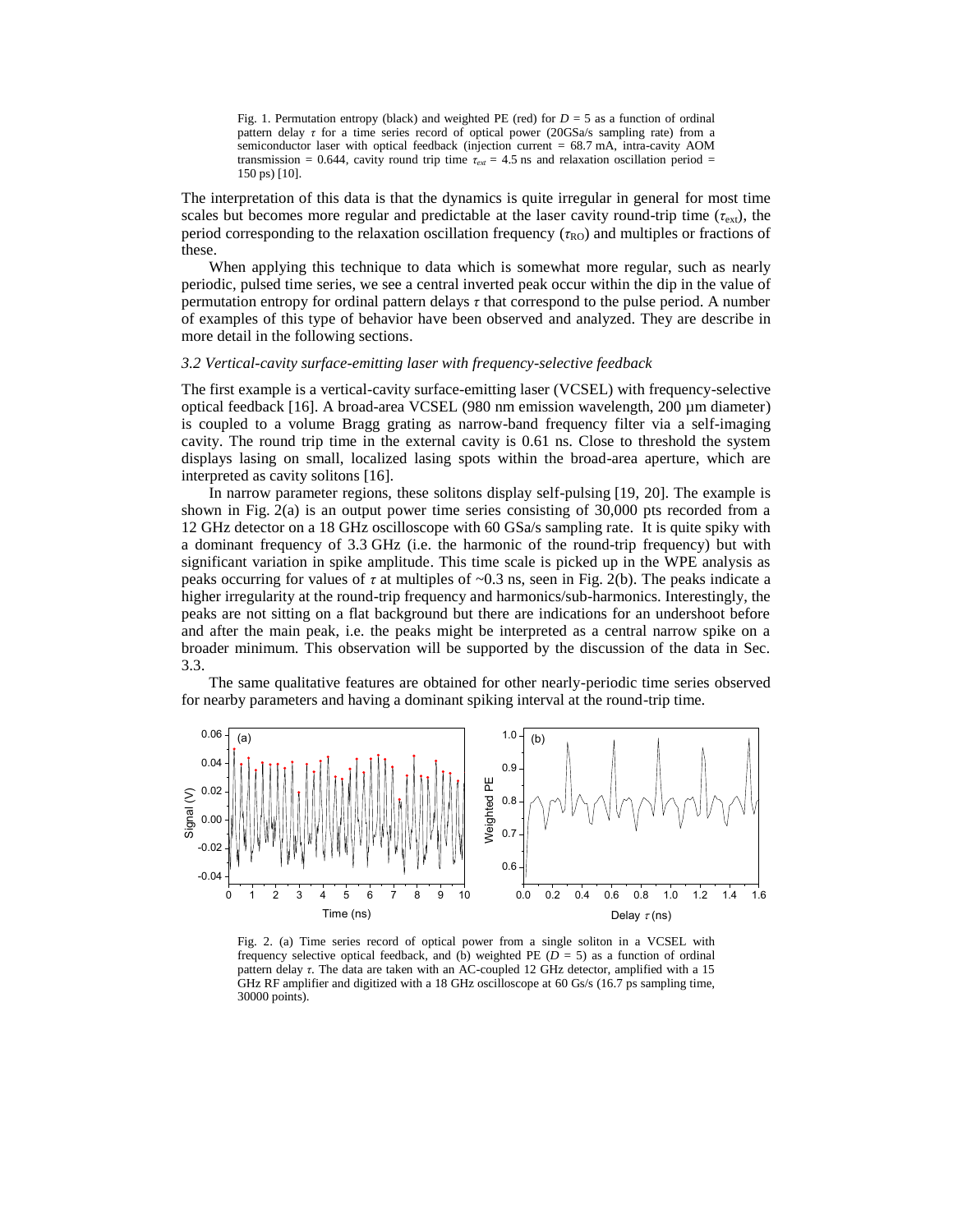## *3.3 Solid state laser with optical injection*

Another example of pulsed dynamics is shown in Fig. 3 for an optically injected solid state laser (OISSL) [\[14,](#page-13-9) [17\]](#page-14-0). This data was recorded with the laser operating in a relatively stable region of the parameter space with normalized frequency detuning Δ*ω* = -1.849 and normalized injection strength  $K = 0.226$ . Both these experimentally measured quantities were normalized to the angular relaxation oscillation frequency (see [\[14\]](#page-13-9) for details). The signal was sampled at 10 ns and each time series contained 5000 points. In this case, the time varying signal, seen in Fig.  $3(a)$ , is much more pulse-like, with less variation in pulse amplitude, and has a higher signal-to-noise ratio ( $SNR = 17.18$ ), compared with the VCSEL system ( $SNR = 2.74$ ). The pulse repetition frequency is 4 MHz. The resulting WPE plot, shown in Fig. 3(b), shows a narrow spike within a broader valley at values of *τ* equal to multiples of the pulse period. This matches the previous observation for the VCSEL of an increase in complexity at ordinal pattern delays corresponding to the pulse period, however there is a much more noticeable drop either side of the peak than was observed in the VCSEL plot in Fig. 2(b).



Fig. 3. (a) Output power time series from an optically injected solid state laser (normalized frequency detuning  $\Delta \omega = -1.849$  and normalized injection strength  $K = 0.226$  [\[14\]](#page-13-9), and (b) weighted PE ( $D = 5$ ) as a function of ordinal pattern delay. Signal was sampled at 10ns and trace contained 5000 data points (50 µs).

#### *3.4 Discussion of experimental results*

The reduction of complexity close to the characteristic pulsing frequency is due to the way PE/WPE characterizes complexity based on the order of points in the sub vector used to assign a permutation symbol. As the ordinal pattern delay used in the calculation approaches the pulse period the sub vectors become more predictable as they sample the rising and falling edges of the pulse, resulting in a decrease in entropy for values of *τ* close to, but not equal to the pulse period. These are the dips seen either side of the peaks in Figs. 2(b) and 3(b).

At the point where the ordinal pattern delay matches the pulse period, if the pulse amplitudes are not exactly equal then the entropy will spike to a higher value which approximately quantifies the complexity of the pulse peak amplitude variation. This "inverted dip" feature is found to be typical of dynamics with regularly occurring spikes with different amplitudes. This feature is more prominent in the case of the OISSL data, seen in Fig. 3(b), due to the pulse shape being more regular than in the VCSEL case in Fig. 2.

To explore the dependence of PE/WPE analysis on amplitude and temporal variation of pulse-like time series in a more systematic way appropriate simulations are carried out in the following section.

# **4. Simulating random amplitude and temporal variations to pulses**

Simulated time series of pulsed signals were generated to check the behavior of the WPE analysis with varying levels of amplitude and temporal noise. A clean signal was generated using a high order sine function  $y = sin^{20}(x)$  with 20,096 points sampled at  $\Delta x = \pi/158$ . The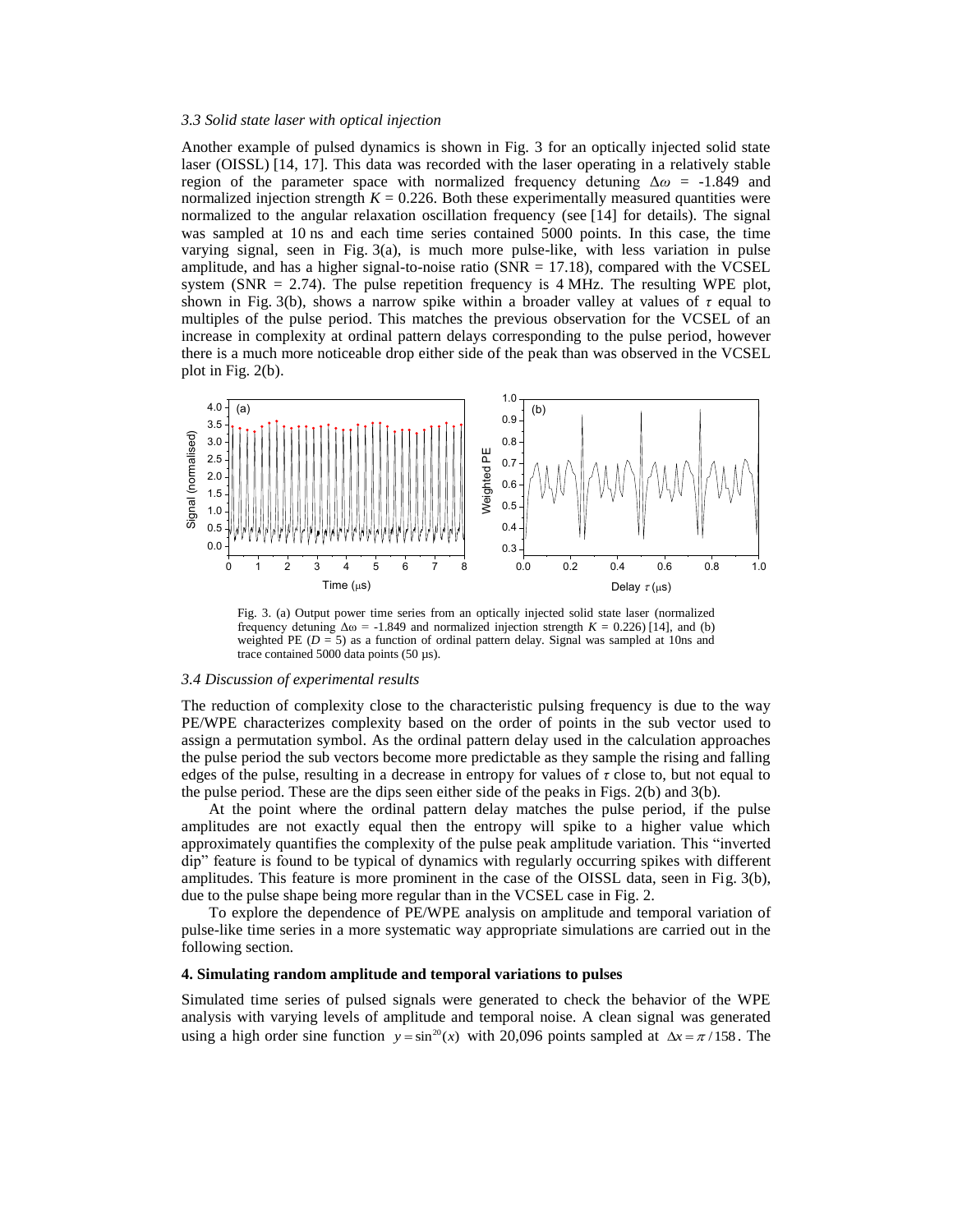time series contains 128 pulse events with a period of  $\pi$  or 158 sampling points. For this clean signal, where each pulse has exactly the same amplitude, the permutation entropy drops to zero when the ordinal pattern delay  $\tau$  exactly matches the pulse period  $(\pi)$ . In this situation all values of the sub vector are equal and therefore the probability distribution has only one element with a value of 1, with the remaining *D*! possible ordinal patterns having a probability of zero. To investigate the effect of unequal pulse amplitudes, each pulse was multiplied by a very small random number (between  $1-10^{-5}$  and  $1+10^{-5}$ ). The plot comparing the WPE calculated from the clean and perturbed signals is shown in Fig. 4(b). The sharp peak at  $\tau =$ 158 (pulse period) observed for the perturbed signal is similar to that observed in the pulsed laser systems in Fig. 2 and Fig. 3. This provides a first indication that the WPE peak can be caused by inequalities in the pulse amplitudes.



Fig. 4. (a) Simulated clean pulsed time series  $y = \sin^{20}(x)$ . (b) Weighted permutation entropy (*D*) = 5) as a function of ordinal pattern delay for a time series of clean simulated pulses (black trace) and the clean signal with each pulse multiplied by a small random number between  $1\pm10$ <sup>-</sup> 5 (red trace).

# *4.1 Amplitude noise*

To investigate the effect of pulse amplitude variation in a more systematic way, simulated amplitude noise was added to the signal by multiplying each pulse in the clean time series by a random number with uniform distribution between  $1-A\overline{N}$  and  $1+AN$ , where AN is the "amplitude noise level" (e.g. when  $AN = 0.08$ , each pulse has a random amplitude between 0.92 and 1.08). The permutation analysis as a function of ordinal pattern delay is shown in Fig. 5 for values of AN =  $0.01$ ,  $0.02$ , ...,  $0.09$ ,  $0.1$ . Note that these WPE plots represent discrete delay values so the continuous curves are only displayed for visual clarity.



Fig. 5. (a) Weighted permutation entropy  $(D = 5)$  as a function of ordinal pattern delay for simulated pulses with added amplitude noise. (b) Magnified section around delay *τ* = 158 (pulse period).

The results, presented in Fig. 5, confirm the observations made before in Fig. 4. The amplitude noise induces a peak within a broader valley in the WPE at the pulse period. The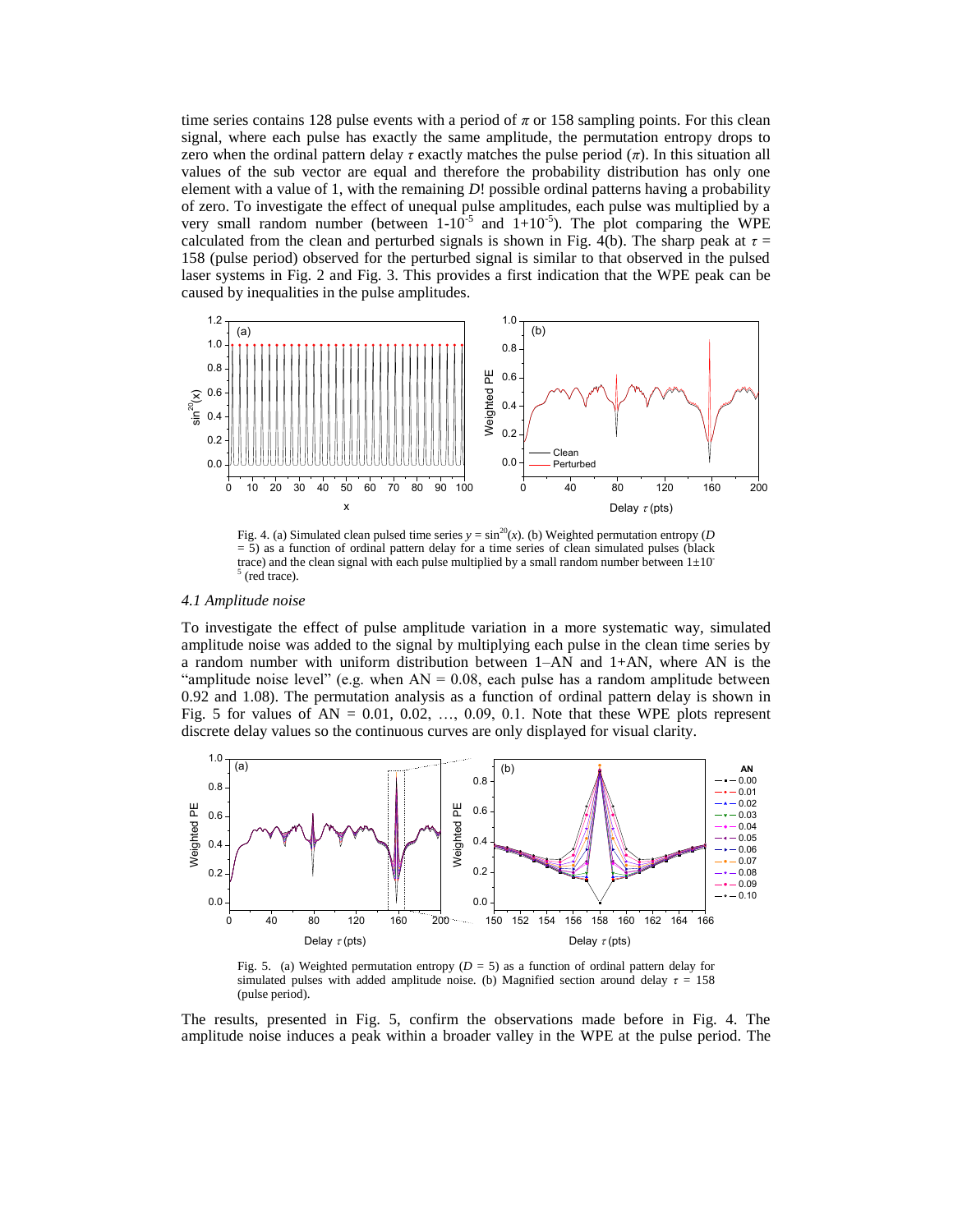depth of the valley either side of the peak decreases with increasing noise level. The width of the peak also increases slightly but due to the discrete nature of the plot and relatively narrow width (only several points), it is not a very sensitive measure of the amplitude noise level.

For increased levels of noise, the depth of the valley, measured as the minimum value of WPE reached either side of the peak at  $\tau = 158$ , increases linearly as seen in Fig. 6(a). This is observed as a result of the time series points adjacent to the pulse peak becoming larger than the peak of neighboring pulses.



Fig. 6. (a) Minimum value of WPE either side of the peak at  $\tau = 158$  and linear fit. (b) Weighted permutation entropy  $(D = 4)$  for the random numbers used to generate pulse amplitude noise with  $\tau = 1$ , and WPE of the pulses with  $\tau = 158$ . Ordinal pattern length  $D = 4$ was used to satisfy the requirement that  $N \Box D!$ 

The level of amplitude noise has little effect on the maximum value of the weighted permutation entropy at  $\tau = 158$ . This invariance of the maximum WPE value to amplitude noise is expected since it is only based on the relative order of the points. The value of the WPE at the peak is mostly indicative of the complexity of the set of random numbers used to generate the pulse amplitudes for that particular noise level. This is illustrated by the plot in Fig. 6(b) which shows the WPE calculated on the random numbers used to generate the simulated pulse amplitudes with delay  $\tau = 1$  ( $D = 4$ ) and the WPE of the time series with delay *τ* = 158 (*D* = 4). Since the number of points being analyzed here is *N* = 128 (i.e. the number of pulses), an ordinal pattern length of  $D = 4$  was used in this case in order to satisfy the requirement that  $N \Box D$ ! [\[21\]](#page-14-4). For nearly all levels of noise the maximum WPE at delay  $\tau =$ 158 (red dots) is the same as the WPE calculated on the set of random numbers used for pulse amplitudes (black squares).

#### *4.2 Temporal noise*

Temporal noise in the form of pulse timing jitter was simulated by shifting each pulse in the clean signal so that the pulse interval was a random integer number of points between  $158\pm TN$  point, where TN is the "temporal noise level" (e.g. when TN = 8 the period between each pulse is a random integer number between 150 and 166 points). The permutation analysis as a function of ordinal pattern delay is shown in Fig. 7 for values of TN = 1, 2, ..., 9, 10. There was no amplitude noise included in these simulations.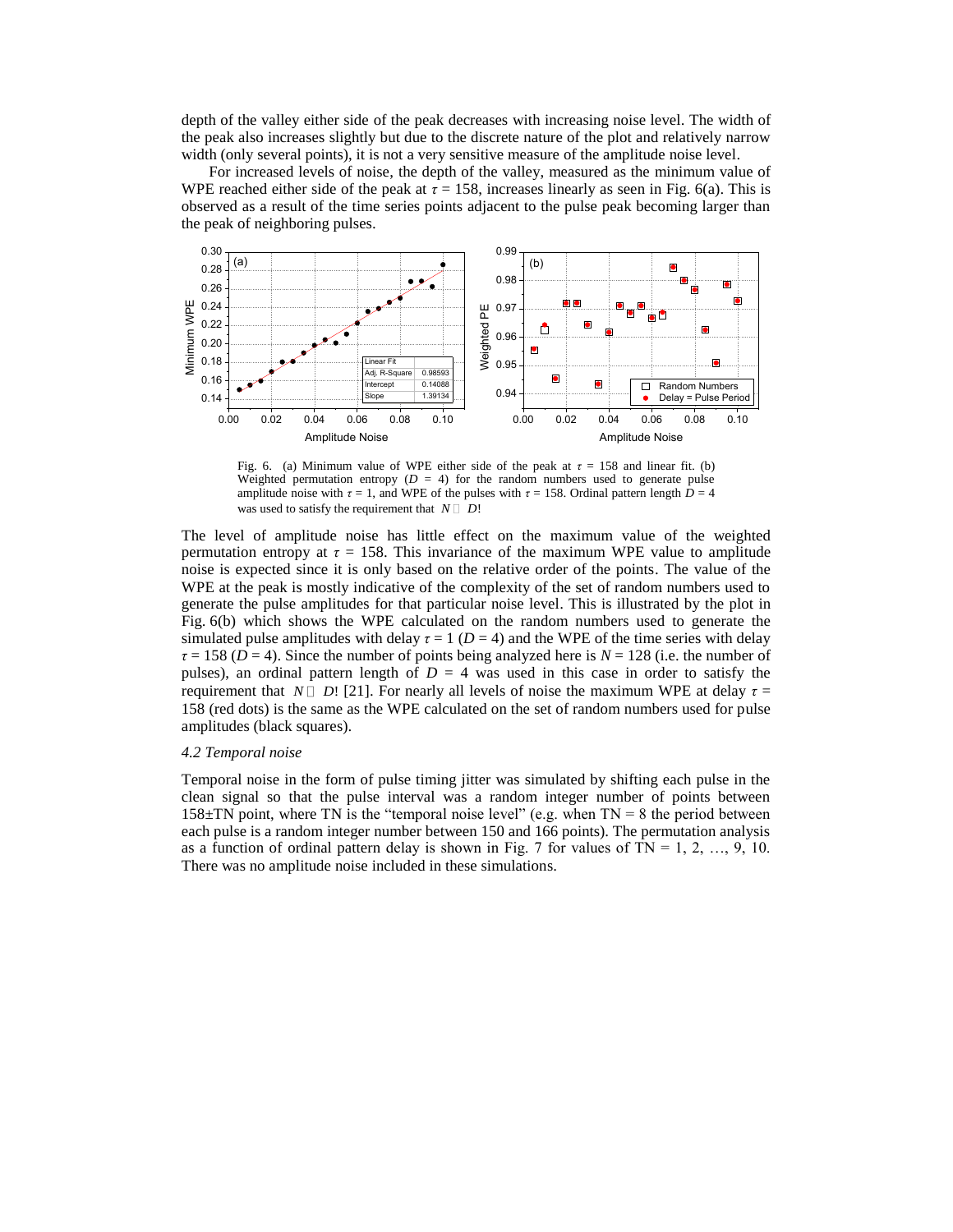

Fig. 7. (a) Weighted permutation entropy  $(D = 5)$  as a function of ordinal pattern delay for simulated pulses with added temporal noise. (b) Magnified section around delay  $\tau = 158$ .

The plots in Fig. 7 demonstrate that timing jitter also induces a peak in the WPE within the broader valley around the pulse period at  $\tau = 158$ . Increased timing jitter causes the peak to broaden and appears to have a much greater impact on the width than amplitude noise.

A measurement of the WPE at local minima, as done for the amplitude noise analysis in Fig. 6(a), was not possible for these temporal noise simulations due to the WPE being asymmetric and deformed, especially at larger levels of timing jitter. Instead, the width of these peaks was measured as the number of points between the local minima either side of the peak. This width can be seen to increase systematically with increasing temporal noise level in Fig. 8.



Fig. 8. Width of the WPE peak around  $\tau = 158$  for simulated pulses with added temporal noise and least-square fit to a straight line.

Clearly the pulse timing jitter has a more significant effect on the width of the WPE peak. In the simulations used here the maximum amplitude noise signal  $(AN = 0.1)$  measured a 5.88% standard deviation of the mean amplitude, which produced a WPE peak width (measured as the number of points between the local minima) of 5 points. For the timing jitter simulations, the maximum temporal noise level  $(TN = 10)$  produced a time series with 5.71% standard deviation from the mean pulse period and resulted in a WPE peak width of 39 points. There does not appear to be a simple way to distinguish the effects of amplitude noise and timing jitter from the WPE plots alone.

# **5. Discussion**

These simulations are able to provide some insights into the experimental results for the VCSEL and OISSL systems. Comparison between the WPE plots for the VCSEL data in Fig. 2(b) and OISSL data in Fig. 3(b) reveals the minimum value of WPE either side of the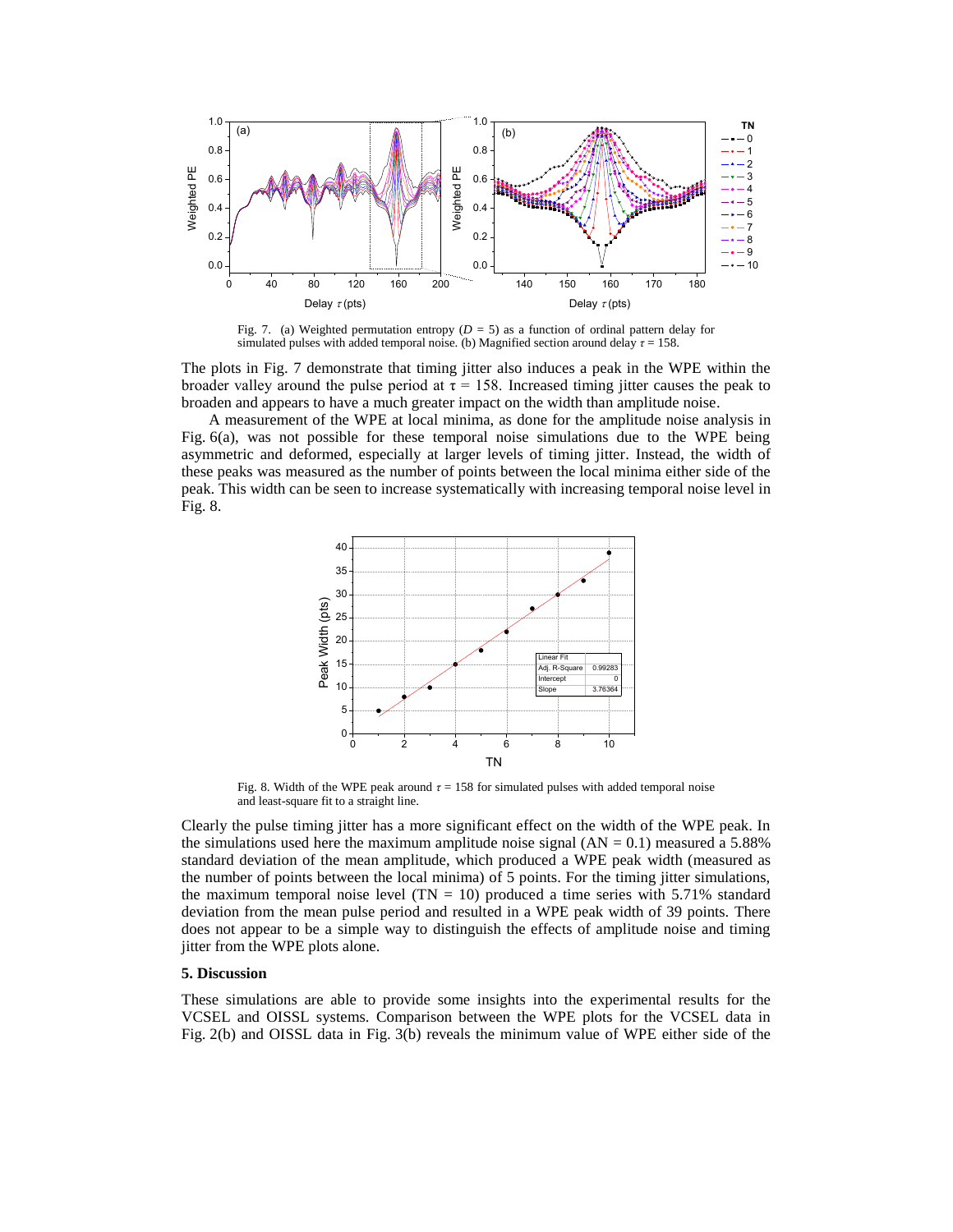central peak was lower for the OISSL data and the peak width was also narrower, indicating lower levels of amplitude noise and timing jitter in the OISSL time series. Statistics on the peaks in each time series shows the VCSEL data as having pulse periods with 7.5% standard deviation about the mean, and 22.0% standard deviation in amplitude, compared with a timing jitter of 1.3% and amplitude variation of 2.5% in the OISSL time series.

Permutation entropy analysis is proving to be a very useful technique for quantifying complexity and is becoming a standard tool employed by those working in nonlinear time series analysis. Routine application of this technique could assist in identifying if a data set has a pulsed component by looking for the 'inverted dip' behavior in plots of PE/WPE as a function of ordinal pattern delay. The presence of such a signal can prompt further investigation into the cause of the periodicity, and in turn provides insight into the nonlinearity and laser physics of the system.

This interpretation of PE/WPE plots provides an explanation for a previously unexplained feature observed in maps of the PE as a function of ordinal pattern delay for a semiconductor laser with conventional optical feedback [\[10\]](#page-13-13). In this previous work, an apparent splitting of the dip associated with the external cavity round trip time was observed at low injection currents, as seen in Fig. 9(a). At the time there was no clear explanation for the cause of this observation. In the light of the work report here, this splitting can now be understood as a broadening of the dip and an inversion of the central part resulting from the transition to a fairly regular pulsed operation of the laser. The nature of the time series corresponding to two regions of the map can be seen in Figs.  $9(b)$  and  $9(c)$ , where the dip occurs at the external cavity delay with no inversion, and in Figs. 9(d) and 9(e), where the inversion occurs.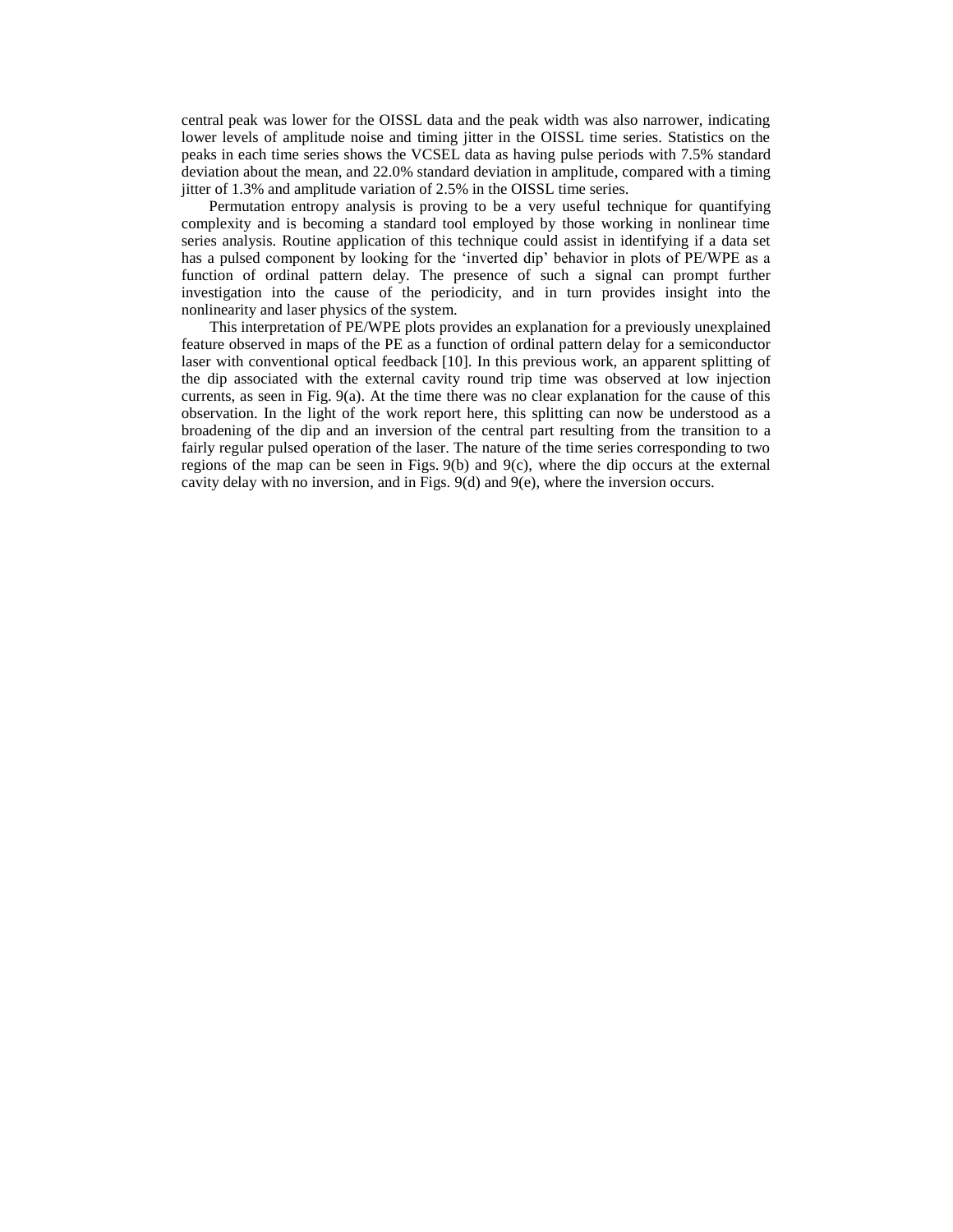

Fig. 9 (a) Map of permutation entropy as a function of ordinal pattern delay and injection current from a semiconductor laser with optical feedback (reproduced from [\[10\]](#page-13-13)). Two examples of measured time series and PE as a function of *τ* from regions of the map where no inversion is observed at 60 mA (b)-(c) and where inversion occurs due to pulsed operation (d)- (e).

The plot in Fig. 9(c) shows the PE dipping at the external cavity round trip time ( $\tau = 4.5$  ns) and Fig. 9(a) the time series from which it was calculated shows fully developed chaotic operation at 60 mA. At an injection current of 51 mA the PE plot in Fig. 9(e) show the inverted peak resulting from the pulsed laser operation shown in Fig. 9(e).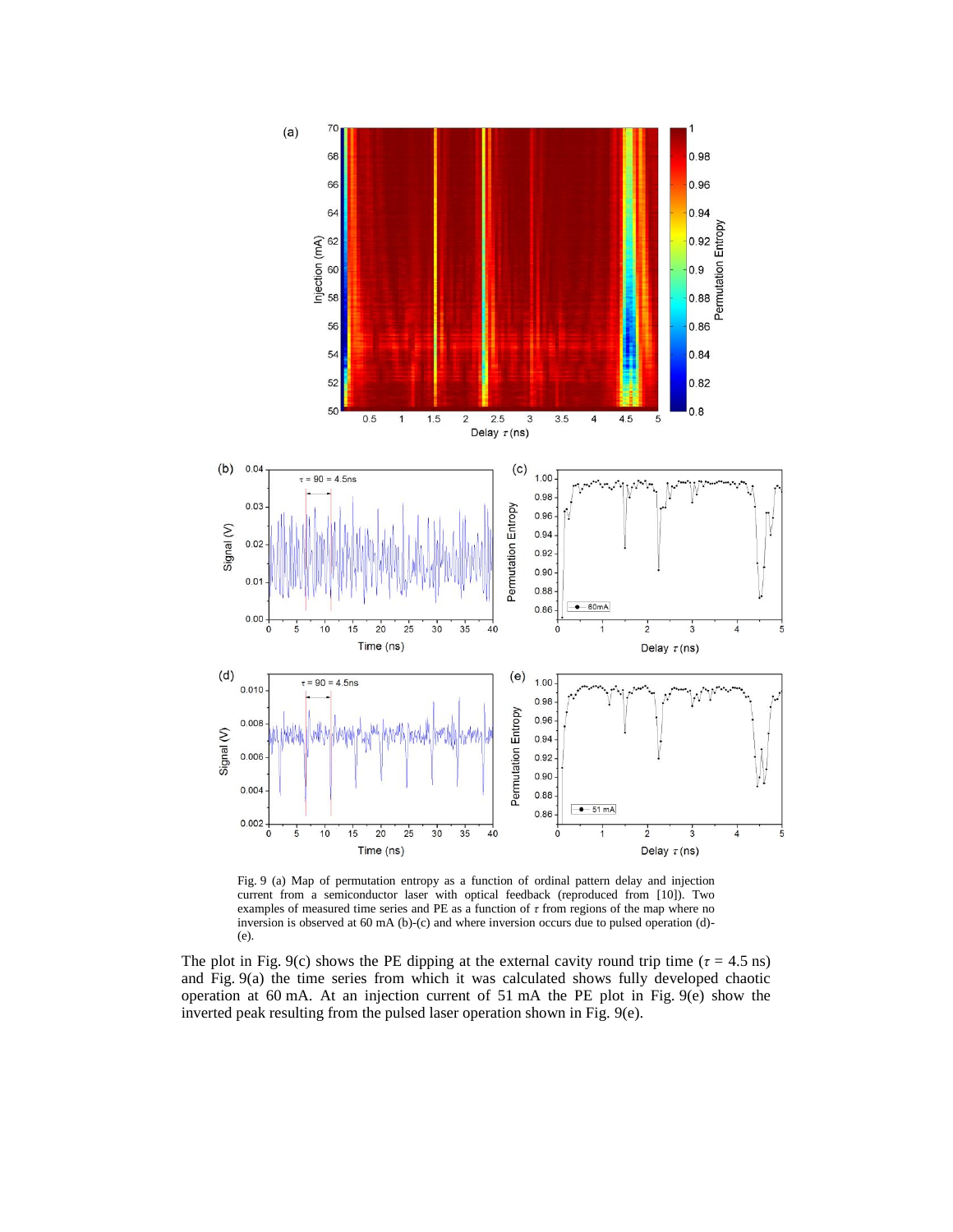This example illustrates the usefulness of this technique to identify regions of pulsed dynamics which may have otherwise been missed.

## **6. Comparing stochastic simulations with nonlinear laser dynamics**

In the simulated pulsed signals the amplitude and temporal variations are generated from a pseudo-random process and therefore should have maximum entropy i.e. very close to 1. It is unknown whether the source of the variation in the experimental laser signals is stochastic or deterministic, or a mixture of both. To investigate this, WPE analysis has been performed on just the values of the experimental time series pulse peaks and inter-pulse periods (similar to the approach used in  $[11-13]$ ) for both the optically injected solid state laser (OISSL)  $[14]$ and vertical cavity surface emitting laser (VCSEL) with frequency selective optical feedback [\[19,](#page-14-2) [20\]](#page-14-3) to see if any deterministic structure exists. A peak detection algorithm identified all the pulses in the experimental time series, shown as red dots in Figs. 2 to 4. The amplitude and interval between each were recorded and analyzed using PE and WPE with ordinal pattern length  $D = 4$  and ordinal pattern delay  $\tau = 1$ . Since we are only using the pulse amplitudes and pulse intervals, rather than the full time series, we have much lower  $N$  (see second column in Table 1), As such we use  $D = 4$  so that  $N \square D!$  is satisfied. The results are summarized in Table 1. The semiconductor laser with optical feedback (SLWOF) system [\[10\]](#page-13-13) is included even though it is not a pulsed signal just for comparison with a highly complex system. The time series are the same as those described in Section 3.

**Table 1. PE and weighted PE for the pulse amplitudes and pulse intervals of the experimental time series.** The VCSEL data were analyzed as a whole and in eight segments of 200 points. The variation of the results (characterized by the standard deviation) gives some indication of the absolute accuracy of the PE numbers.

| <b>Laser</b><br>system | No. of<br>pulses | <b>Pulse Amplitude</b><br><b>WPE</b> | <b>Pulse Amplitude</b><br>PЕ | <b>Pulse Period</b><br><b>WPE</b> | <b>Pulse Period</b><br>PE |
|------------------------|------------------|--------------------------------------|------------------------------|-----------------------------------|---------------------------|
| <b>OISSL</b>           | 200              | 0.8653                               | 0.9012                       | 0.7134                            | 0.3581                    |
| <b>VCSEL</b>           | 1634             | 0.9719                               | 0.9895                       | 0.9378                            | 0.9516                    |
| VCSEL.                 | 200(x8)          | $0.9408$ (mean)                      | $0.9396$ (mean)              | $0.9150$ (mean)                   | $0.9376$ (mean)           |
|                        | sections)        | $0.0406$ (st. dev.)                  | $0.0194$ (st. dev.)          | $0.0259$ (st. dev.)               | $0.0164$ (st. dev.)       |
| <b>SLWOF</b>           | 2612             | 0.9959                               | 0.9991                       | 0.9334                            | 0.9566                    |

These results suggest that the solid state laser system (OISSL) produces pulsed dynamics which are more predictable than the semiconductor laser systems (VCSEL and SLWOF). In particular, the non-uniform probability distribution of the sequence of intervals between consecutive pulses in the OISSL system indicates that certain patterns are more likely to occur than others. The value of PE for the OISSL pulse period is significantly less than the WPE value. This is due to the very regular pulsing of the OISSL system resulting in the ordinal patterns of inter-pulse period having a lot of equal values. In calculating standard PE, these patterns contribute equally to the probability distribution giving a large count value for that particular pattern. The application of the variance weighting, given in Eq. (5), to these ordinal patterns when calculating WPE means the patterns with equal values (zero variance) do not contribute to the pattern counts.

The number of pulses in the OISSL system was restricted to 200 due to experimental limitations. To ensure the lower entropy values were not due to fewer samples, the PE/WPE analysis on the VCSEL data was also limited to 200 pulse samples. Analysis was performed on 8 sections of 200 pulses in the VCSEL data and the results showed the mean entropy was always lower than the value calculated for the complete 1634 pulses in the VCSEL data set. However, this mean value was still significantly higher than the value calculated for the OISSL system.

This result supports previous work which shows the solid state system is less complex than semiconductor laser dynamics [\[18,](#page-14-1) [23\]](#page-14-6). In these studies, the correlation dimension [\[1\]](#page-13-0) was employed in an attempt to characterize the complexity of experimental systems. The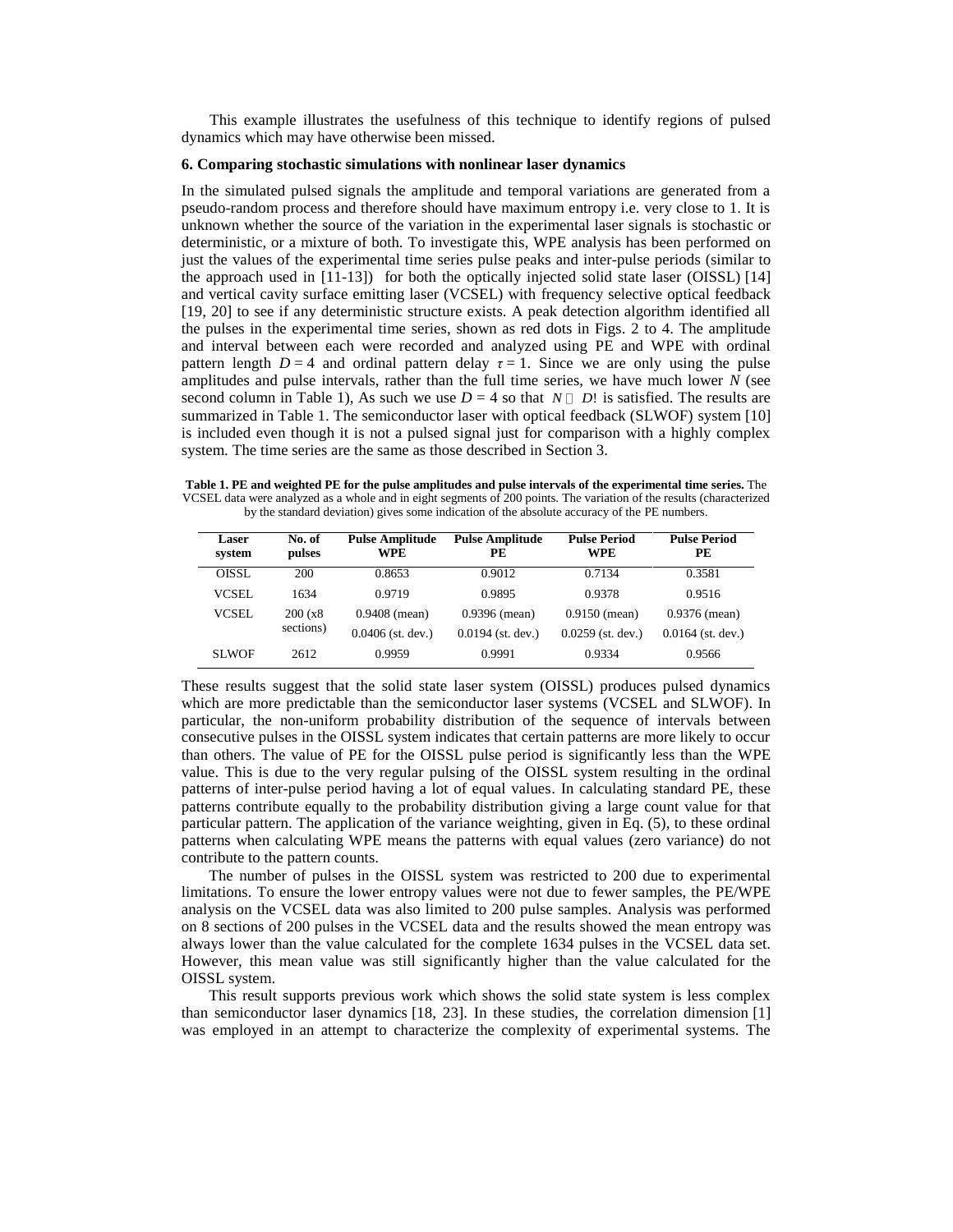technique could be successfully applied to the OISSL system in most regions of the parameter space [\[18\]](#page-14-1), but was unable to characterize any of the time series from the non-periodic regions of operation for the more complex SLWOF system [\[23\]](#page-14-6). The PE/WPE values obtained for the VCSEL and SLWOF systems are consistent with those obtained for the random variation simulated data. Thus, the PE/WPE values do not support that the pulse timing or amplitude variations are deterministic in these cases.

# **7. Conclusion**

The permutation entropy (PE) and weighted PE provide a relative measure of complexity based on ordinal patterns present in time series data. Previous work has shown that when applied to output power time series measured from nonlinear laser systems, PE/WPE as a function of ordinal pattern delay decreases at delay times corresponding to key frequencies associated with the laser systems [\[9,](#page-13-12) [10\]](#page-13-13), in effect indicating that the dynamics become more predictable on those time scales. Application of this technique on spiky, pulsed time series data from experimental laser systems revealed a similar drop in WPE for values of delay surrounding dominant pulse period, but resulted in an unexpected inversion of the central part of this dip where the delay exactly matched to the pulse period. The reason for this is that the permutation vectors, constructed with values of  $\tau$  just below and just above the pulse period, sample the rising and falling edges of the pulses and are represented by the same ordinal patterns. This increased occurrence of certain patterns results in a drop in the permutation entropy at these delays. When the values of *τ* matches the pulse period then the WPE will either drop to zero, if the pulse amplitudes are equal, or will increase to a value which quantifies the entropy of the probability distribution of the pulse amplitudes. In the case where the pulses have randomly varying amplitude the WPE will approach 1. This feature was observed in WPE plots for output power time series recorded from a vertical cavity surface emitting laser with frequency selective feedback [\[16\]](#page-13-11)and an optically injected solid state laser [\[14\]](#page-13-9).

Simulations of pulsed time series with varying levels of amplitude and temporal noise revealed the minimum value of WPE on either side of the central peak and also the width of the inverted WPE peak can be used as a relative measure of the level of noise in pulse amplitude and/or pulse period. It was found that timing jitter affects these measures more than amplitude jitter. The 'inverted-dip-peak', present in the plot of PE/WPE as a function of ordinal pattern delay *τ*, emerges as a signal to identify pulsed dynamics (albeit with some level of amplitude and/or temporal noise) in nonlinear laser systems where otherwise this might have been missed if researchers are not studying the detail of the time series data.

Applying the PE analysis directly to the amplitude of the pulses and/or the timing between pulses can indicate whether there are any patterns that are more probable than others. The results reported here suggest that the pulses produced by an optically injected solid state laser (operated in a reasonably stable parameter space) have amplitude and temporal characteristics which are more predictable than the semiconductor laser based feedback systems studied.

Overall, this research shows how PE and WPE are good tools for identifying complex and pulsed outputs. This can assist to show where transitions from complex nonlinear outputs to more standard outputs such as mode-locked pulsed sequences may be being frustrated from occurring, or could occur with some additional control in the system.

# **Acknowledgments**

This research was supported in part by the Australian Research Council (Linkage Project LP100100312), Sirca Technology Pty Ltd, Macquarie University, the Science and Industry Endowment Fund (RP 04-174). Also, funding from the Royal Society (London) for the cooperation between the groups is gratefully acknowledged. The raw data for the VCSEL system, shown in Fig. 2, were obtained by Neal Radwell during his thesis work [\[20\]](#page-14-3). The raw data for the OISSL system, shown in Fig. 3, were generated by Simo Valling, Thomas Fordell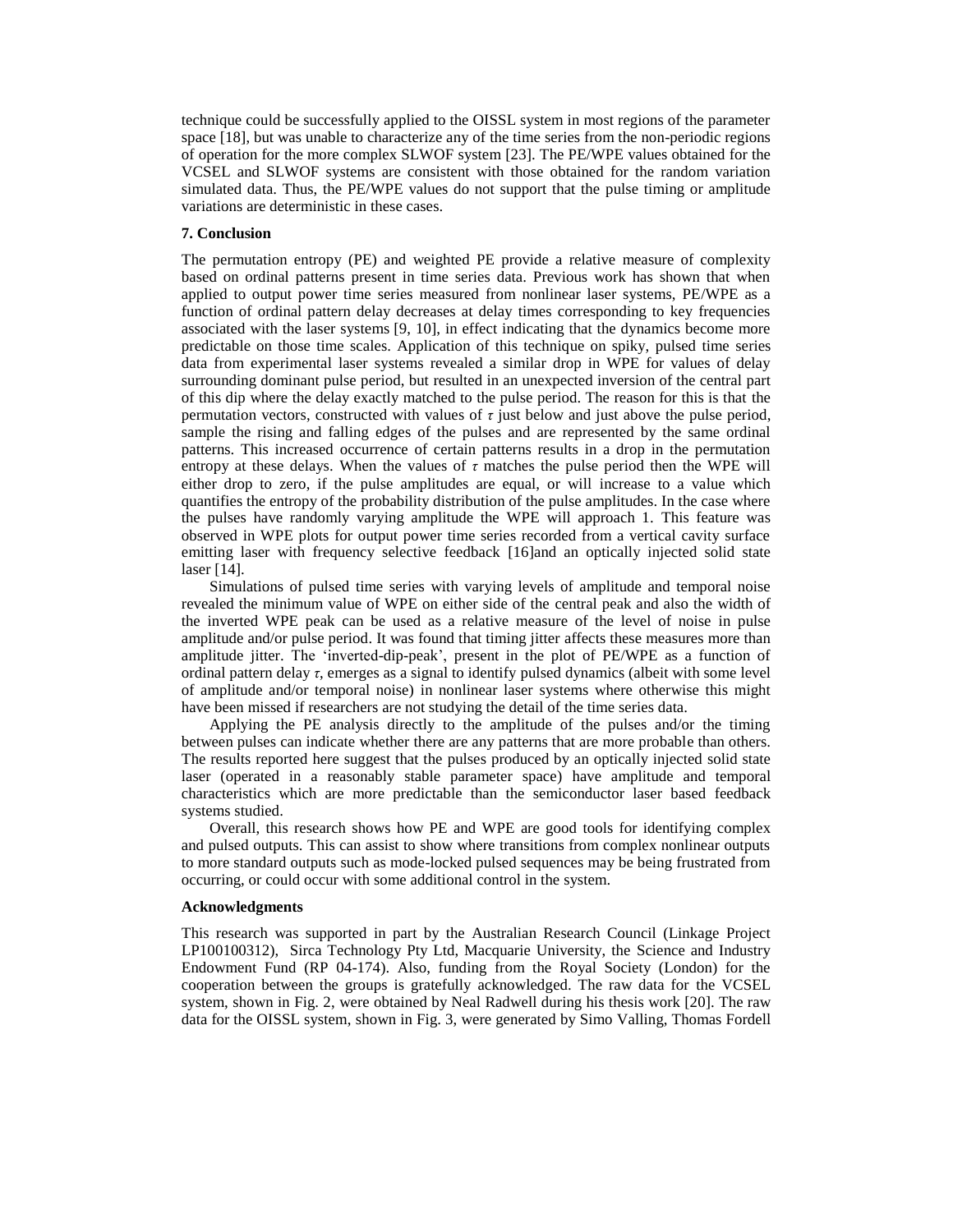and Asa Lindberg in the Department of Physics, University of Helsinki. We are grateful to Dr Radwell and Dr Lindberg and her group for sharing their experimental results with us.

- <span id="page-13-0"></span>1. P. Grassberger and I. Procaccia, "Measuring the strangeness of strange attractors," Physica D **9**, 189-208 (1983).
- <span id="page-13-1"></span>2. M. T. Rosenstein, J. J. Collins, and C. J. Deluca, "A practical method for calculating largest Lyapunov exponents from small data sets," Physica D **65**, 117-134 (1993).
- <span id="page-13-2"></span>3. H. Kantz, "A robust method to estimate the maximal Lyapunov exponent of a timeseries," Phys. Lett. A **185**, 77-87 (1994).
- <span id="page-13-3"></span>4. H. Kantz and T. Schreiber, *Nonlinear Time Series Analysis,* 2nd ed. (Cambridge University Press, Cambridge, 2004).
- <span id="page-13-4"></span>5. C. Bandt and B. Pompe, "Permutation entropy: A natural complexity measure for time series," Phys. Rev. Lett. **88**, 174102 (2002).
- <span id="page-13-5"></span>6. M. T. Martin, A. Plastino, and O. A. Rosso, "Generalized statistical complexity measures: Geometrical and analytical properties," Physica A **369**, 439-462 (2006).
- <span id="page-13-6"></span>7. Y. H. Cao, W. W. Tung, J. B. Gao, V. A. Protopopescu, and L. M. Hively, "Detecting dynamical changes in time series using the permutation entropy," Phys. Rev. E **70**, 046217 (2004).
- <span id="page-13-7"></span>8. L. Zunino, O. A. Rosso, and M. C. Soriano, "Characterizing the hyperchaotic dynamics of a semiconductor laser subject to optical feedback via permutation entropy," IEEE J. Sel. Top. Quantum Electron. **17**, 1250-1257 (2011).
- <span id="page-13-12"></span>9. M. C. Soriano, L. Zunino, O. A. Rosso, I. Fischer, and C. R. Mirasso, "Time scales of a chaotic semiconductor laser with optical feedback under the lens of a permutation information analysis," IEEE J. Quantum Electron. **47**, 252-261 (2011).
- <span id="page-13-13"></span>10. J. P. Toomey and D. M. Kane, "Mapping the dynamic complexity of a semiconductor laser with optical feedback using permutation entropy," Opt. Express **22**, 1713-1725 (2014).
- <span id="page-13-8"></span>11. J. Tiana-Alsina, M. C. Torrent, O. A. Rosso, C. Masoller, and J. Garcia-Ojalvo, "Quantifying the statistical complexity of low-frequency fluctuations in semiconductor lasers with optical feedback," Phys. Rev. A **82**, 013819 (2010).
- 12. N. Rubido, J. Tiana-Alsina, M. C. Torrent, J. Garcia-Ojalvo, and C. Masoller, "Language organization and temporal correlations in the spiking activity of an excitable laser: Experiments and model comparison," Phys. Rev. E **84**, 026202 (2011).
- 13. A. Aragoneses, N. Rubido, J. Tiana-Alsina, M. C. Torrent, and C. Masoller, "Distinguishing signatures of determinism and stochasticity in spiking complex systems," Sci. Rep. **3**, 1778 (2013).
- <span id="page-13-9"></span>14. S. Valling, T. Fordell, and A. M. Lindberg, "Maps of the dynamics of an optically injected solid-state laser," Phys. Rev. A **72**, 033810 (2005).
- <span id="page-13-10"></span>15. Y. Tanguy, T. Ackemann, W. J. Firth, and R. Jäger, "Realization of a Semiconductor-Based Cavity Soliton Laser," Phys. Rev. Lett. **100**, 013907 (2008).
- <span id="page-13-11"></span>16. N. Radwell and T. Ackemann, "Characteristics of Laser Cavity Solitons in a Vertical-Cavity Surface-Emitting Laser With Feedback From a Volume Bragg Grating," IEEE J. Quantum Electron. **45**, 1388-1395 (2009).